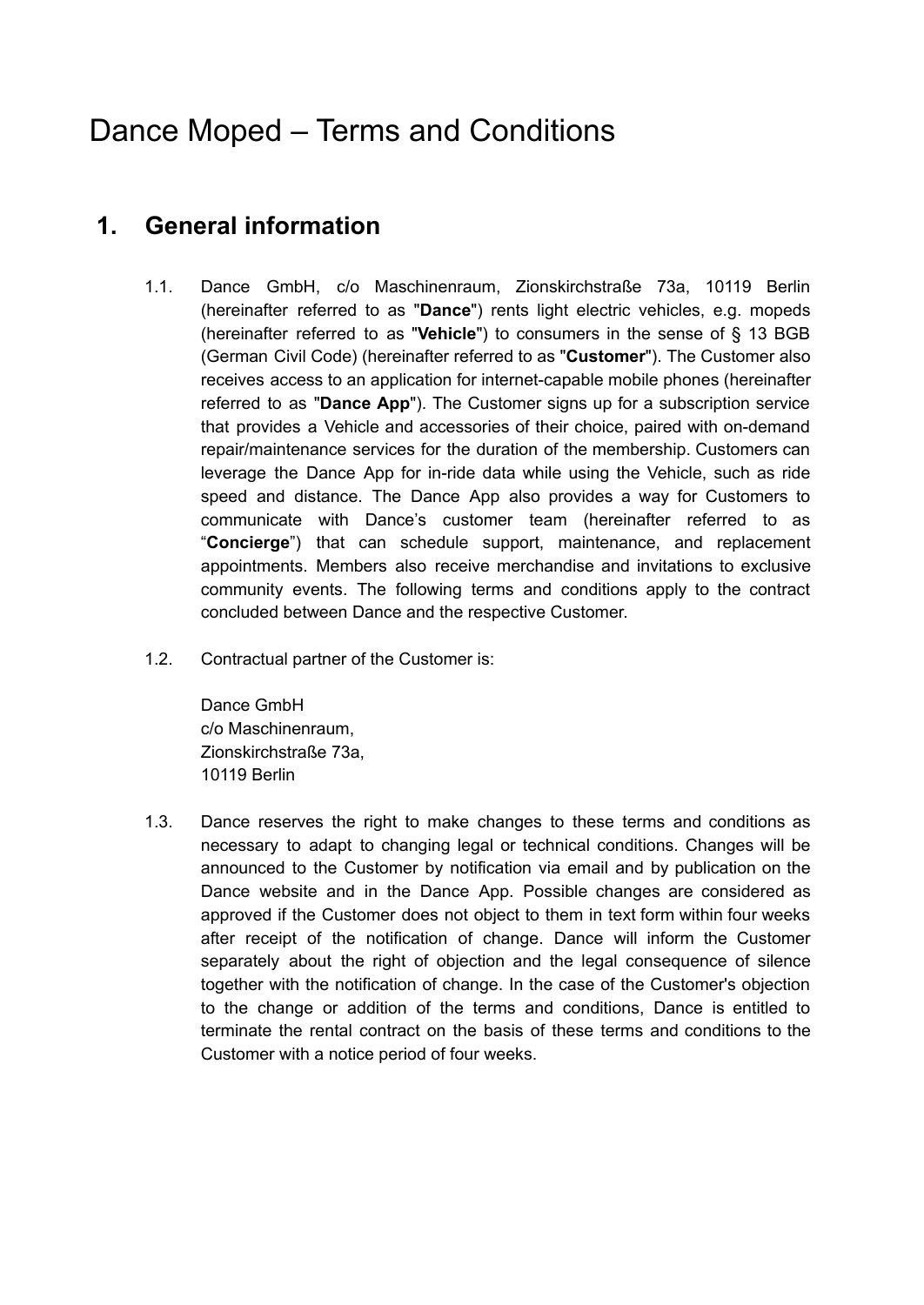# **2. Conclusion of Contract / Rental Object**

- 2.1. Upon successful completion of the online ordering process, the Customer submits a binding offer to conclude a subscription. Through the order confirmation sent by Dance via email, Dance accepts the Customer's offer to conclude a subscription and thus the conclusion of a rental contract.
- 2.2. Dance does not save the text of the contract after the conclusion of the subscription.
- 2.3. In the course of the online order process, the Customer selects the desired Vehicle and, if necessary, additional accessories.
- 2.4. The Customer has no claim to receive a Vehicle in a certain color or design.
- 2.5. Dance is obligated to leave the rental objects to the Customer in usable condition and to maintain the usability during the rental period.
- 2.6. In order to check the personal data of the Customer, Dance is entitled to compare them with a photo identification of the Customer (e.g. identity card).
- 2.7. Should the Customer's personal data change during the contract period, the Customer is obliged to inform Dance about the changes within two weeks.
- 2.8. To conclude a contract with Dance, the Customer must be at least 18 years old and his/her main residence must be in Germany.
- 2.9. Dance remains at all times the owner of all rental objects (namely Vehicles and possible accessories).
- 2.10. The contract period of the subscription is agreed upon during the online ordering process.
- 2.11. Unless otherwise agreed in the online ordering process, the Vehicle rental contract is extended by the period of time originally agreed in accordance with section 2.10, but with a maximum extension of one year, if the contract is not terminated before the end of the respective term, in compliance with the termination provisions stated in section 8.

#### **3. Terms of payment**

3.1. For the rental of a Vehicle and, if applicable, its accessories or supplementary services, fees are due on the first day of the respective contract period.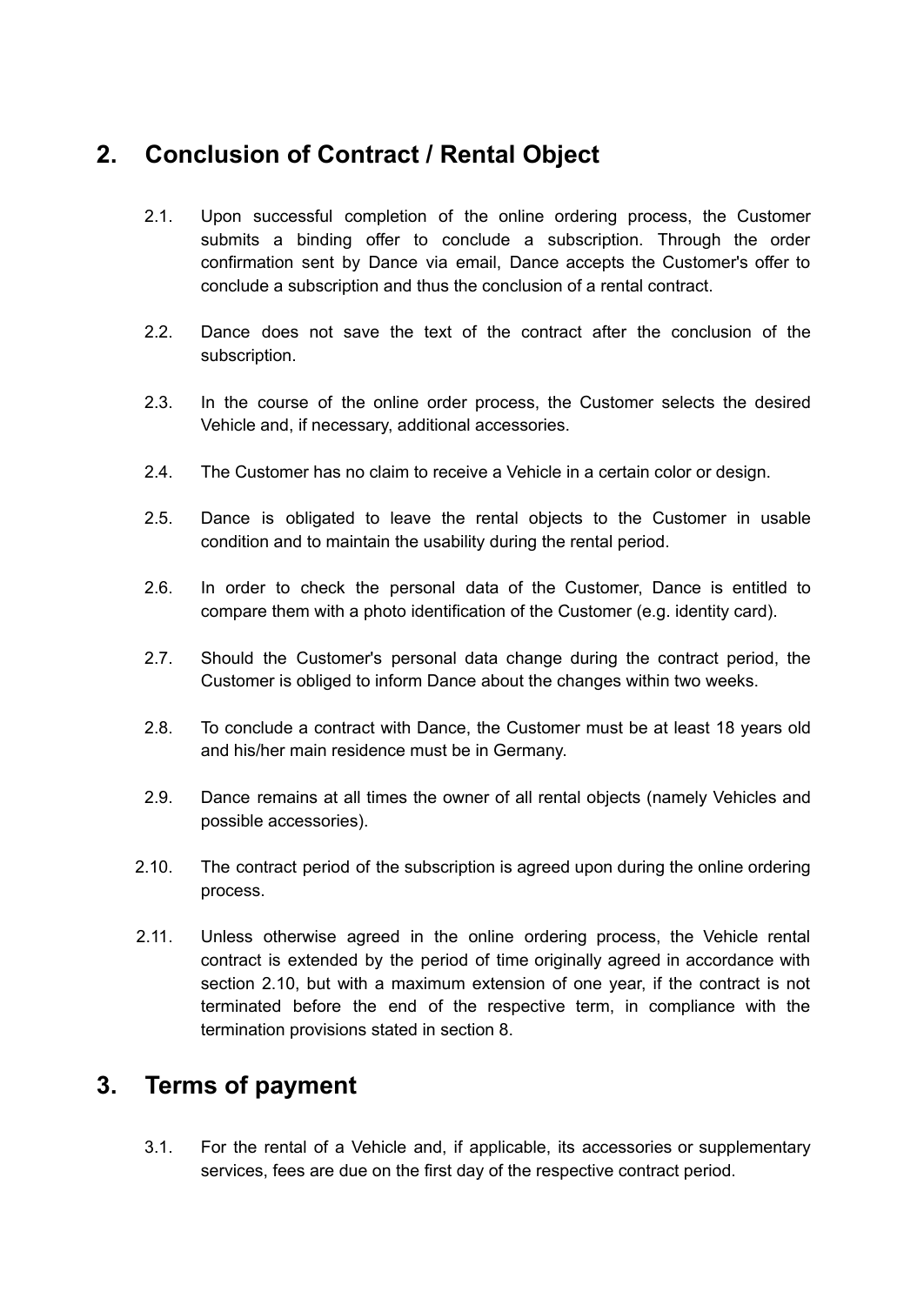- 3.2. The contract period begins on the day the Vehicle is handed over to the Customer. If a test period was agreed upon when booking online, the rental period with costs starts on the first day after the expired test period.
- 3.3. The respective possible payment methods are shown to the Customer in the product information and/or in the online order process.
- 3.4. The timeliness of payments depends on the receipt of the amount for unconditional disposal by Dance.
- 3.5. Dance processes all payments via external payment service providers. This includes, but is not limited to, Stripe. The Customer agrees that Dance only accepts payments through these service providers or that the service provider may debit the resulting amounts.
- 3.6. The Customer agrees to the automatic debiting of the owed invoice amount by selecting the payment method. In case of a possible contract extension or an applicable fee, Dance will automatically debit (collect) the owed invoice amount from the deposited payment method on the first day of the new contract period.
- 3.7. All prices are inclusive of the statutory value-added tax.

#### **4. Permitted drivers**

- 4.1. The Vehicle may be driven exclusively by the Customer, as well as persons that have been designated as authorized drivers by the Customer (hereinafter "Authorized Driver").
- 4.2. Authorized Drivers are not permitted to drive the Vehicle, before Dance has verified the validity of the Authorized Driver's official driver's license.
- 4.3. Dance reserves the right to request Customers and Authorized Drivers to verify the validity of the driver's license again.
- 4.4. Only persons who have reached the age of 18 and hold a valid driving license, that entitles them to drive the rental Vehicle in the Federal Republic of Germany, are authorized to drive the Vehicle.
- 4.5. The duties and prohibitions of use listed in these terms and conditions shall also apply accordingly to other Authorized Drivers of the Vehicle. The Customer is obliged to inform the Authorized Drivers about the obligations and prohibitions of use.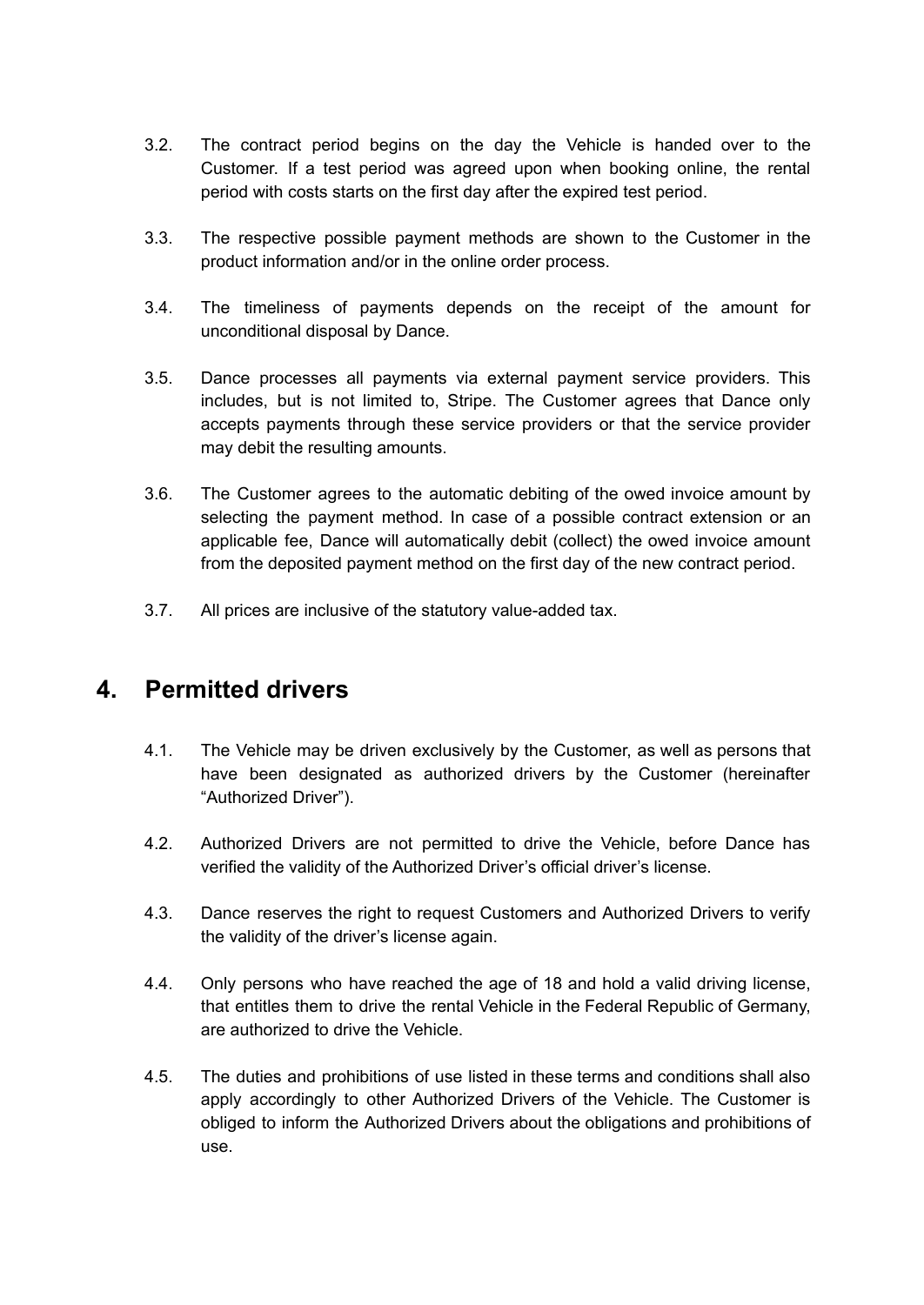# **5. General obligations of the Customer / prohibitions**

- 5.1. The Customer is obliged to make himself familiar with the functioning of the Vehicle before using it and to observe the safety and usage instructions of the manual in the Dance App. The Customer is obliged to treat the Vehicle with care, to use it with caution.
- 5.2. The rented Vehicle and any accessories may not be used outside of Germany or exported from Germany.
- 5.3. With the booking of a repair or maintenance appointment, the Customer is obliged to make the Vehicle accessible to Dance at the booked time. If the Vehicle cannot be found (e.g. because it is on private ground) Dance may demand compensation for the incurred costs according to the list of [fees.](https://knowledge.s.dance.app/Dance-Moped-Fee-List-EN.pdf) The Customer may prove that no damage has occurred or that the damage is significantly lower than the lump sum.
- 5.4. Dance reserves the right to inspect and maintain the Vehicle 24 hours after prior notice, as well as to carry out repairs or exchange the Vehicle.
- 5.5. The Customer is obliged to lock the Vehicle with all available locks, including the steering bar lock, and furthermore is obligated to turn on an alarm system if available.
- 5.6. If it is not possible to lock the Vehicle properly due to a technical malfunction, the Vehicle must not be left behind without supervision and the Customer is obliged to immediately inform Dance about the malfunction.
- 5.7. It is prohibited to use the rented Vehicle for commercial purposes (e.g. delivery and courier services) without prior agreement with Dance. In case of a culpable violation, the Customer is obliged to pay a contractual penalty according to the list of [fees](https://knowledge.s.dance.app/Dance-Moped-Fee-List-EN.pdf) and Dance has the right to terminate the rental contract without notice and to demand the immediate surrender of the Vehicle.
- 5.8. Driving the rented Vehicle is contractually prohibited in the presence of any of the following conditions:
	- The driver of the Vehicle is under the influence of alcohol, drugs or medication that could potentially impair the ability to drive. A strict alcohol prohibition of 0.0‰ applies.
	- The driver is not in full possession of his or her faculties.
	- The Vehicle is used for off-road driving, motor sport events, racing of any kind, vehicle testing, driver training or for the commercial transportation of persons or cargo.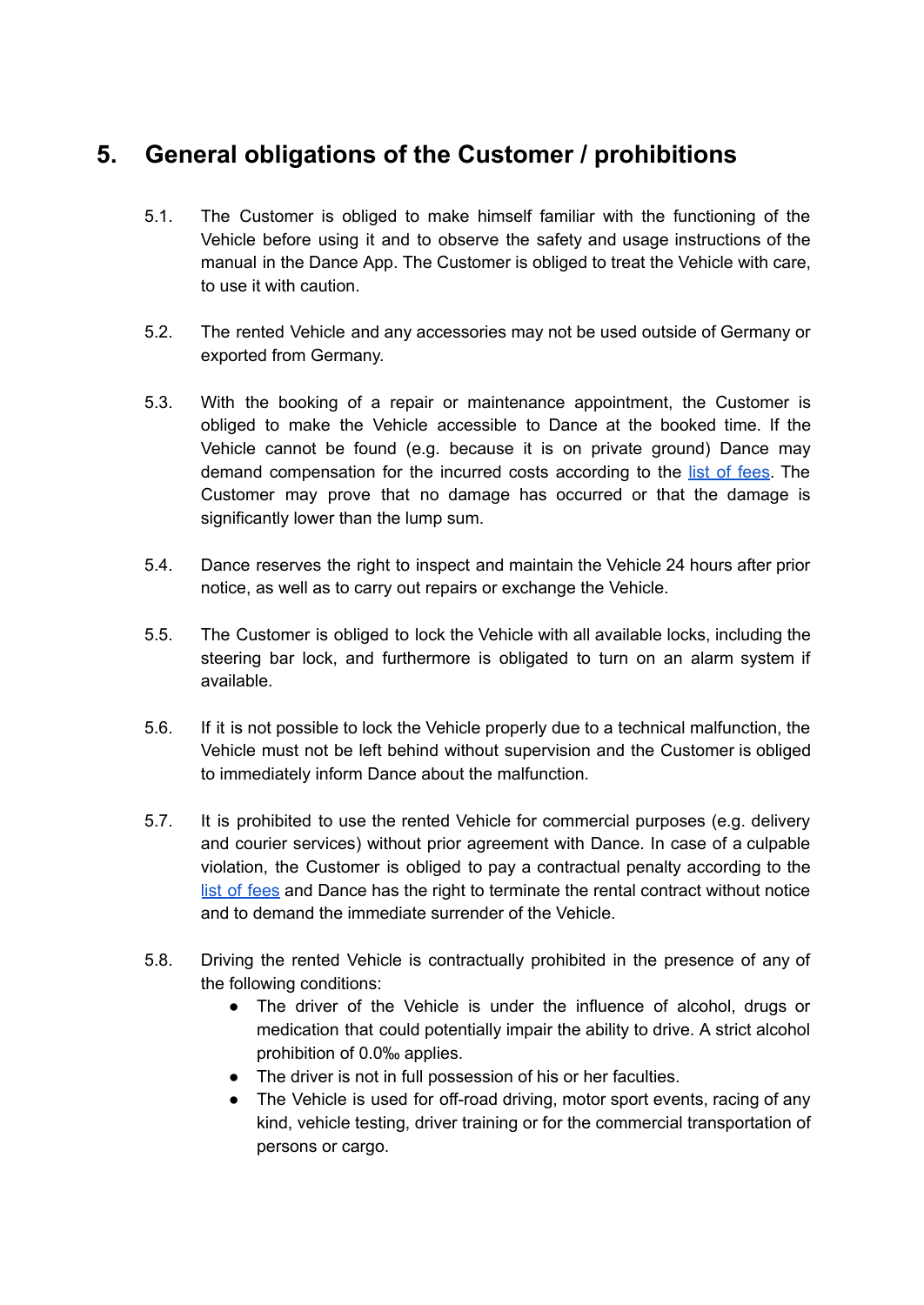- The Vehicle is used to transport children, although they are neither tall enough to reach the footrests nor strong enough to hold on to the driver.
- The Vehicle is sublet by the Customer.
- 5.9. The battery charger for charging the Vehicle battery will be handed over to the Customer at the handover of the Vehicle. The use of the battery charger is only allowed for the respective battery. At the end of the rental relationship the Customer is obliged to return the battery charger in proper and operational condition. The Customer is obliged to inform Dance about any technical malfunctions. In the case of a loss or theft of the battery charger, Dance may charge a fee according to this [list](https://knowledge.s.dance.app/Dance-Moped-Fee-List-EN.pdf).
- 5.10. If it is a Vehicle with a removable battery, the Customer will be handed over a battery at the handover of the Vehicle. The use of the battery is only allowed for the respective Vehicle. In the case of a loss or theft of the battery, Dance may charge a fee according to this [list](https://knowledge.s.dance.app/Dance-Moped-Fee-List-EN.pdf).
- 5.11. The Customer must handle the Vehicle with care. In particular, the Customer must ensure careful use of the battery by not storing the battery at temperatures below 0 degrees Celsius and is obliged to charge the battery at least every four weeks.
- 5.12. The Customer is responsible for recharging the battery and bears the costs for the consumed electricity. Recharging may only be done with the supplied suitable charger.
- 5.13. Prior to the start of each use of the Vehicle, the Customer is obliged to check that the Vehicle is in good working order and roadworthy (in particular the brakes, tires and lights) and to refrain from using it if it is defective. In case of defects that occur during the ride or are noticed during the ride, the Customer is also obliged to immediately stop using the Vehicle, inform Dance about the defect and refrain from using the Vehicle until Dance repairs it.
- 5.14. It is not allowed to make changes like painting, alterations or similar to the Vehicle or any accessories. The same applies to changes to the software of the board computer.
- 5.15. It is allowed to attach additional accessories, which are usual for the specific kind of Vehicle, as long as they can be removed without leaving any traces.
- 5.16. The Vehicle may not be used in an unusual way, loaded or exposed to inappropriate conditions.
- 5.17. The Customer is obliged to adhere to the valid road traffic regulations and local regulations when using the Vehicle.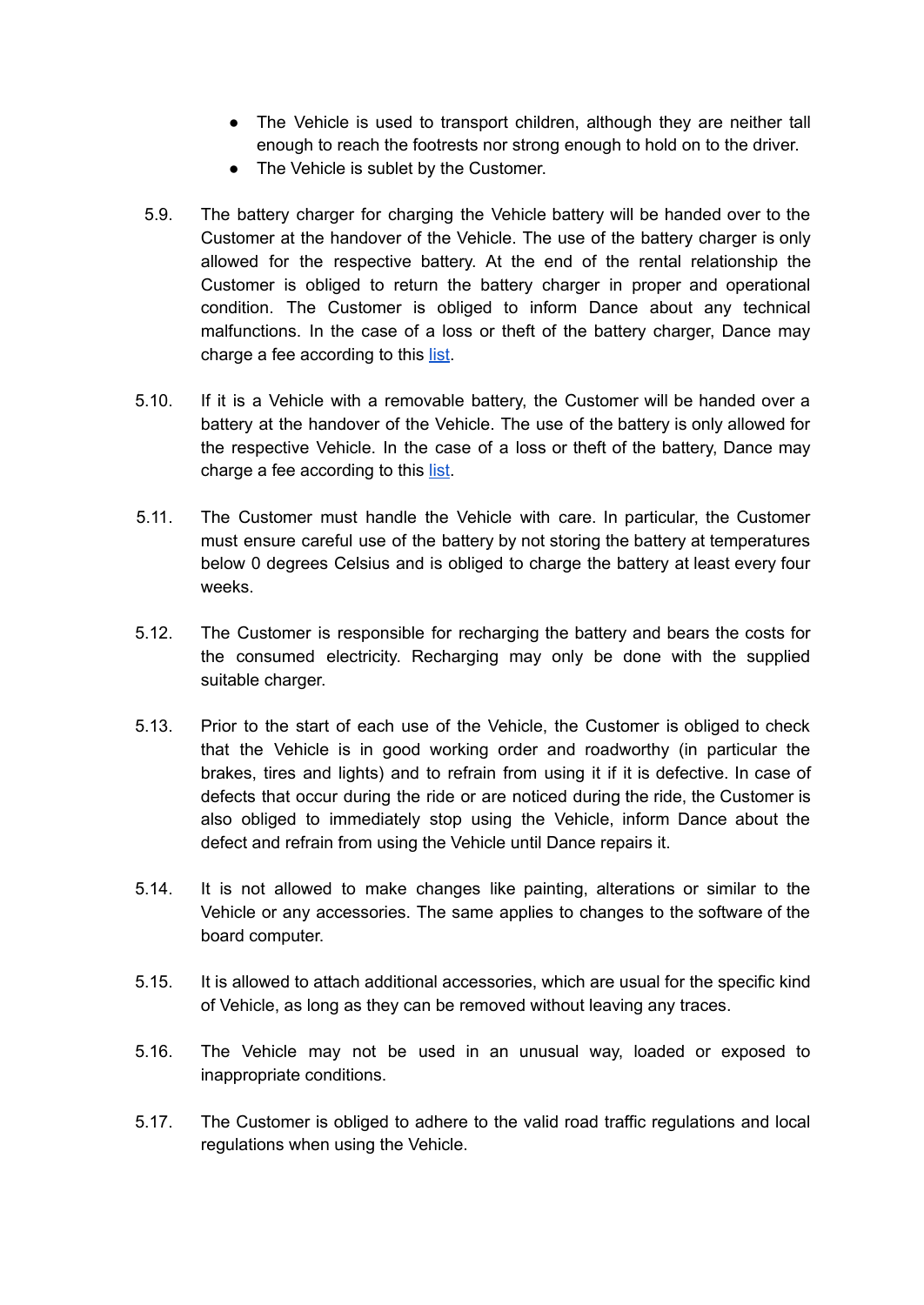- 5.18. The Customer undertakes to carry his valid driver's license with him on every trip and to ensure safe driving. In case of culpable violation, the Customer shall bear any fines and towing costs.
- 5.19. The Customer is obliged to check the functionality of the smartphone holding device before using it. Dance does not assume liability for any damage to the Smartphone through the use of the smartphone holding device.
- 5.20. Dance is entitled to prevent the use of the Vehicle by the Customer if rental payments are not made, if there is a suspicion of improper use (e.g. for commercial purposes), if the Vehicle has a safety critical defect or if the Customer violates the clauses of these terms and conditions in any other way. In such a case, Dance is also entitled to locate the Vehicle via technologies like GPS and collect the Vehicle.

#### **6. Insurance**

- 6.1. Dance concludes a liability insurance for the Vehicle, which insures the usage of the Vehicle by the Customer and the Authorized Drivers. The general conditions for the insurance of the respective insurer apply, which will be provided to the Customer upon request.
- 6.2. The liability insurance covers damage to third-party vehicles or property caused by a traffic accident for which the insured driver was at fault with the Vehicle, limited by the respective coverage amounts.

# **7. Damage / repair / theft**

- 7.1. In case of functional impairment of the Vehicle due to damage, the Customer has to inform Dance within 24 hours after the damage has become known. The further use of the defective Vehicle is not allowed until the damage is repaired.
- 7.2. In case of damage to a Vehicle, Dance will carry out the repair at the Customer's location or in a workshop. If the damage cannot be repaired within a reasonable timeframe, the damaged Vehicle will be replaced by a comparable model.
- 7.3. In case of an accident with a Vehicle, in which also foreign things or persons are involved, the Customer is obliged to report this to the police and Dance immediately. If this report is omitted, the Customer is liable for all damages caused by the omission of the report, including the loss of insurance coverage.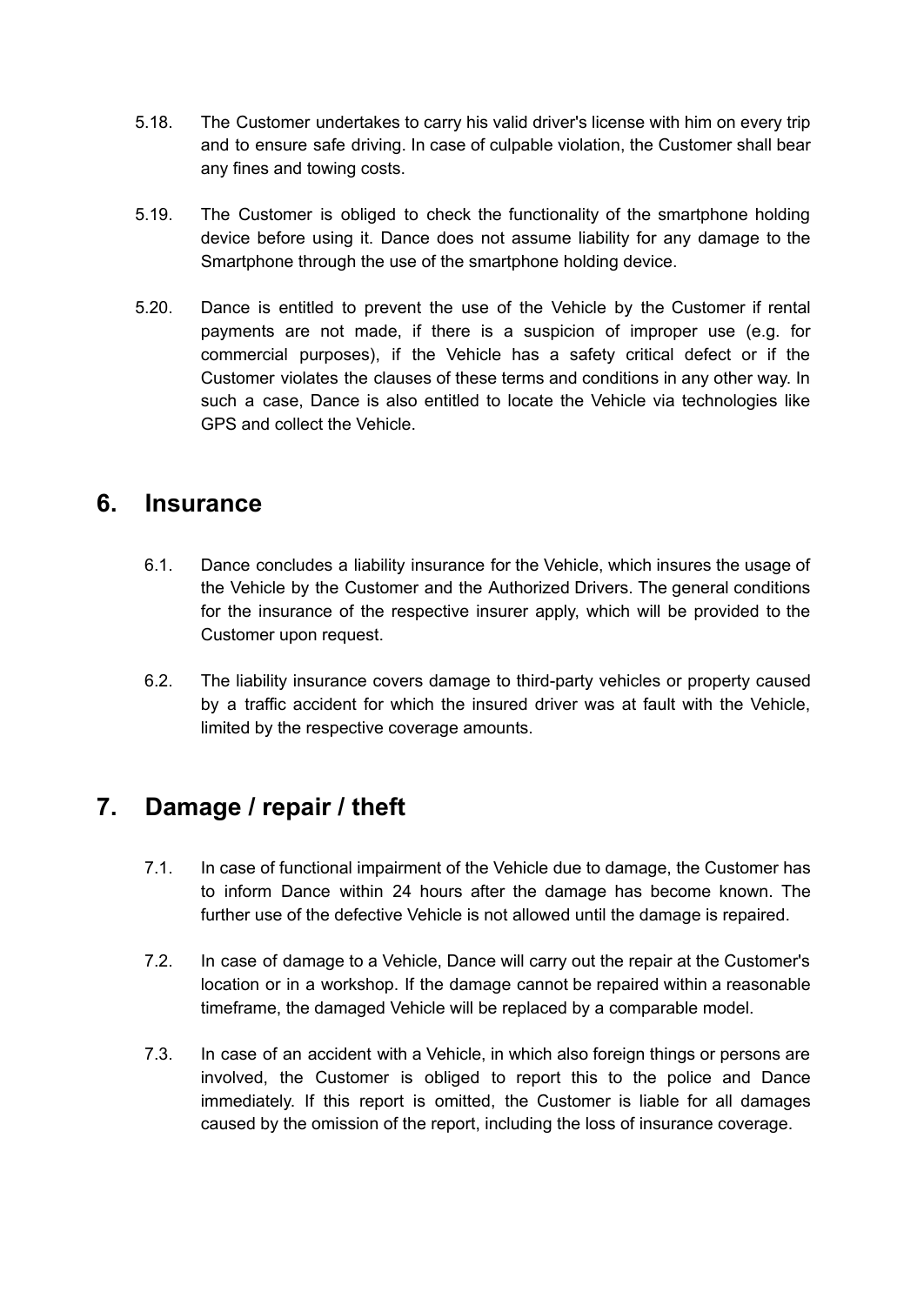- 7.4. In case of damage events with third party involvement, the Customer is allowed to make an acknowledgement of guilt only after prior approval by Dance. The Customer is obliged to inform Dance immediately about damage events. Furthermore the Customer has to send Dance a detailed written accident report, if necessary with an accident sketch, immediately, at the latest seven days after the damage event. The Customer has to record names and addresses of the involved parties and witnesses in writing. If Dance does not receive a damage report within this period, this may jeopardize the insurance settlement and in this case Dance reserves the right to charge all costs to the Customer.
- 7.5. If the Vehicle is not in a flawless, complete, roadworthy and operational condition corresponding to the mileage and the vehicle age upon return or upon inspection, or if the accessories are not complete, the Customer is obligated to compensate for the damage incurred. There is no obligation to compensate for contractual signs of use that are appropriate for age and mileage, as well as for previous damage that was already present at the time of handover to the Customer, as evidenced by the handover protocol.
- 7.6. The Customer's liability for damage to his own vehicle is limited according to the list of [fees](https://knowledge.s.dance.app/Dance-Moped-Fee-List-EN.pdf) per claim due to self-inflicted accidents, vandalism, theft (if the vehicle was properly secured according to 5.5), fire or explosion, collision with animals, animal bite, elementary damage, glass breakage and lock replacement due to loss of keys, unless the customer has acted with gross negligence.
- 7.7. If the Vehicle, a part of the Vehicle, a removable battery, or other accessories have been stolen or cannot be found for any other reason, the Customer is obliged to inform Dance about the loss as soon as possible, but at the latest within 24 hours after becoming aware of it. Furthermore, the Customer is obliged to participate in the attempt to recover the lost object and if necessary to give information (including in writing) to the insurance company and the police.
- 7.8. If a Vehicle and/or battery could not be found after more than one week after the loss, the Customer is obliged to pay a deductible according to the list of [fees.](https://knowledge.s.dance.app/Dance-Moped-Fee-List-EN.pdf)
- 7.9. If the Vehicle and/or battery could be found again after payment of the deductible, Dance can refund the payment of the deductible to the Customer at its own discretion and depending on the technical and optical condition of the found Vehicle and/or battery. The Customer is free to prove that Dance has not suffered any damage, or that this damage is significantly lower than the deductible paid by the Customer. Dance reserves the right to claim further damages.
- 7.10. If the Customer has not secured the Vehicle as described in paragraph 5.5. and the Vehicle is lost, stolen or damaged, the Customer has to pay an increased deductible according to paragraph 7.8 and the list of [fees](https://knowledge.s.dance.app/Dance-Moped-Fee-List-EN.pdf). The Customer is free to prove that Dance has not suffered any damage, or that this damage is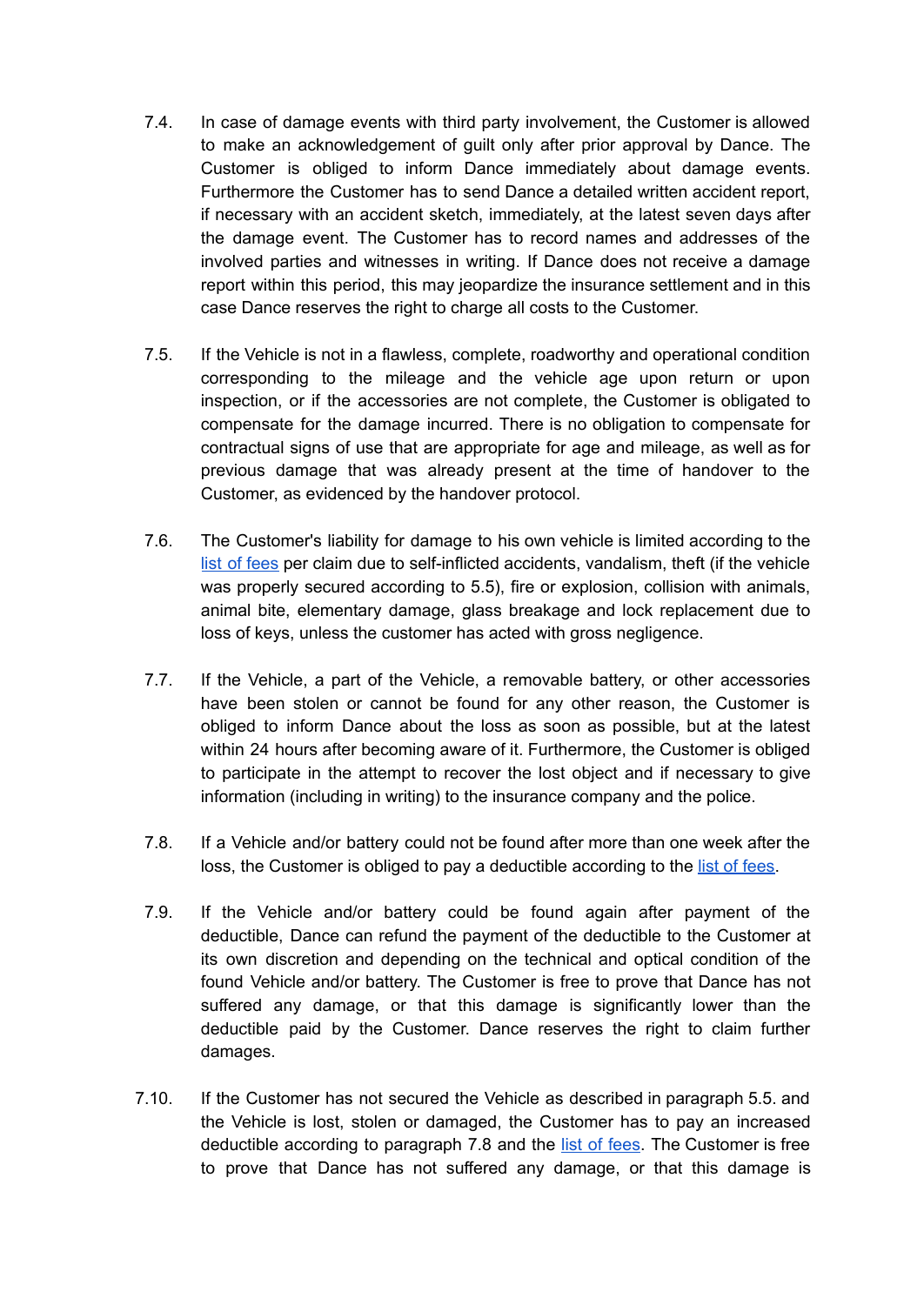significantly lower than the deductible paid by the Customer. Dance reserves the right to claim further damages.

# **8. Termination of contract / return**

- 8.1. Termination may be declared by the contracting parties at any time with effect from the end of the contract term, subject to compliance with the following formal and handover provisions.
- 8.2. Cancellations can be made by the Customer either directly in the settings of the Dance App or can be sent to Dance by any official supported Dance support channels (including but not limited to email, WhatsApp, in-app chat) In case of a cancellation via email, it has to be sent from the email address, which the Customer has stored in the personal data in the Dance App.
- 8.3. Upon termination of the rental agreement, the Customer is obliged to book a handover date within the contract period via Dance App and to return the Vehicle, as well as any accessories, to Dance.
- 8.4. If the Vehicle is not returned in time, the Customer is obligated to pay the agreed upon rent for the duration of the withholding as compensation according to §546a BGB.
- 8.5. Dance picks up the Vehicle at the scheduled handover date. The Customer has to either be present or park the Vehicle at a publicly accessible location to enable Dance to pick up the Vehicle without the presence of the Customer, depending on the method that was agreed upon during the scheduling of the handover date. If the Customer can not attend an appointment or make the Vehicle available, the appointment needs to be canceled 24 hours before. The Customer has to pay a compensation per wilfully or negligence missed handover date according to the list of [fees.](https://knowledge.s.dance.app/Dance-Moped-Fee-List-EN.pdf) If the Customer has not booked a handover date within the contract period, Dance is permitted to schedule one handover date per week until the collection is successfully completed.
- 8.6. On termination of the rental relationship, the Customer is obliged to return the battery, charger, phone holder and any other accessories in a proper and operational condition. The Customer is obliged to inform Dance about any technical malfunctions.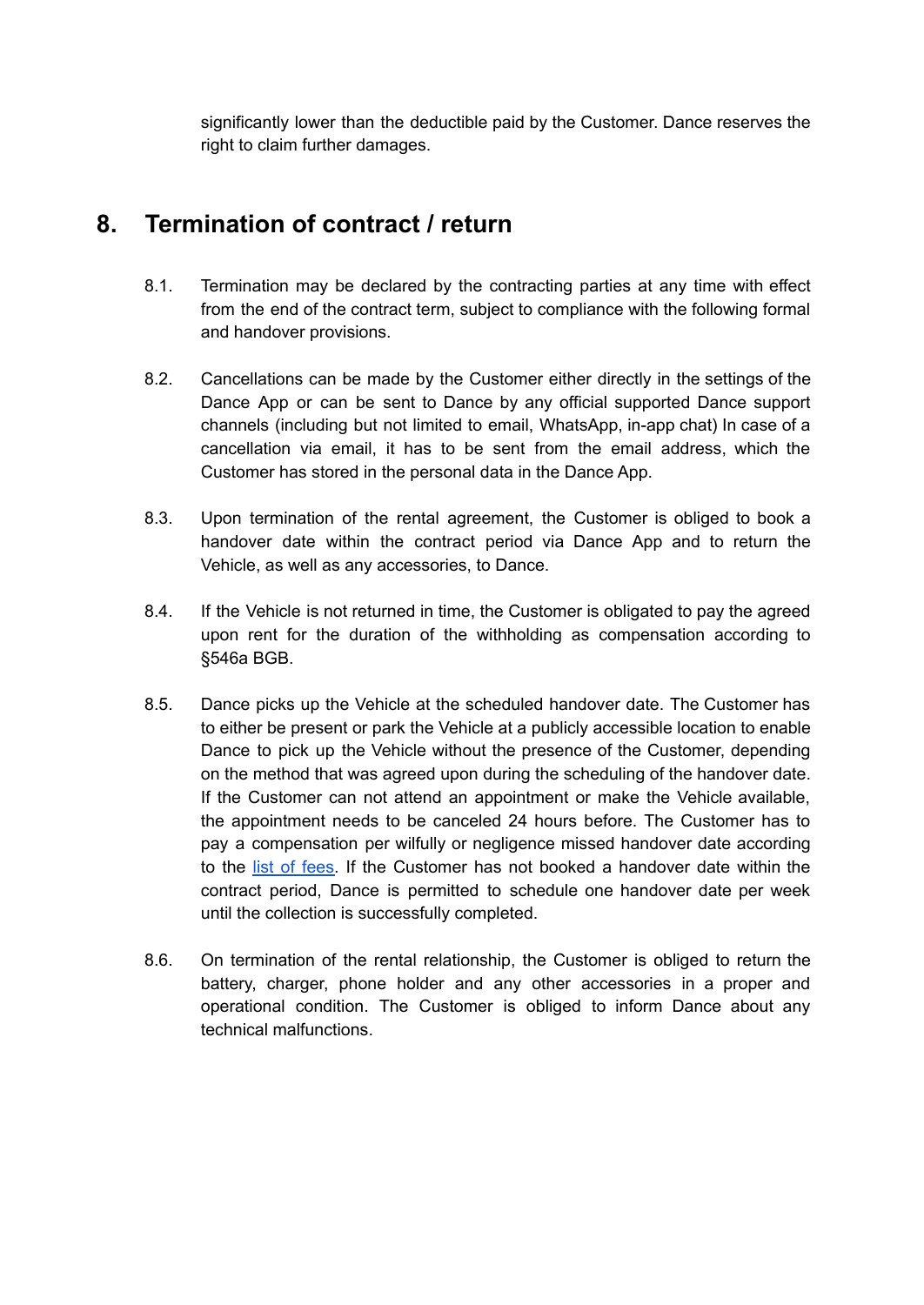## **9. Limitation of Liability**

- 9.1. Dance is liable for intent and gross negligence. Further, Dance is liable for the negligent breach of obligations, whose fulfillment is essential to enable the ordinary implementation of the contract, whose breach jeopardizes the achievement of the purpose of the contract and on whose compliance the Customer may rely on regularly. In the last-mentioned case, Dance is only liable for the foreseeable, typical contractual damage. The same applies to breaches of duty by vicarious agents of Dance.
- 9.2. The abovementioned exclusions of liability do not apply in case of damage of life, body and health. The liability pursuant to the product liability law remains unaffected.

## **10. Right to Withdrawal**

10.1. You have the right to withdraw from this contract within 14 days without giving any reason. The withdrawal period will expire after 14 days from the day of the conclusion of the contract.To exercise the right of withdrawal, you must inform us

Dance GmbH c/o Maschinenraum, Zionskirchstraße 73a, 10119 Berlin E-mail: service(at)dance.co

of your decision to withdraw from this contract by an unequivocal statement (e.g. a letter sent by post, fax or email). You may use the attached model withdrawal form, but it is not obligatory. To meet the withdrawal deadline, it is sufficient for you to sent your communication concerning your exercise of the right of withdrawal before the withdrawal period has expired.

#### EFFECTS OF WITHDRAWAL

If you withdraw from this contract, we shall reimburse to you all payments received from you, including the costs of delivery (with the exception of the supplementary costs resulting from your choice of a type of delivery other than the least expensive type of standard delivery offered by us) without undue delay and in any event not later than 14 days from the day on which we are informed about your decision to withdraw from this contract. We will carry out such reimbursement using the same means of payment as you used for the initial transaction, unless you have expressly agreed otherwise; in any event, you will not incur any fees as a result of such reimbursement. If you requested to begin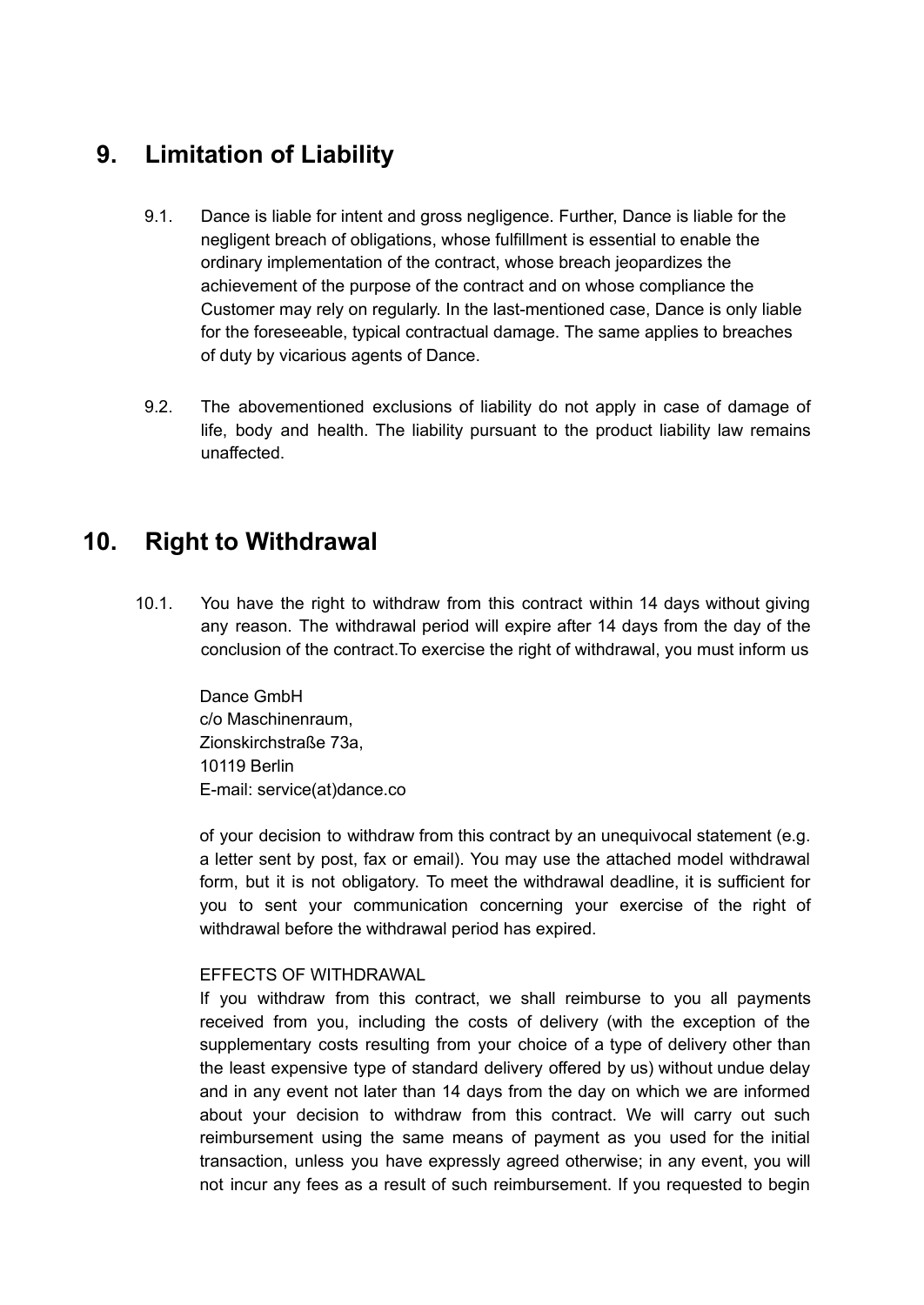with the performance of services during the withdrawal period, you should pay us an amount which is in proportion to what has been provided until you have communicated your withdrawal from the contract, in comparison with the full coverage of the contract.

You shall send back the goods or hand them over to us, without undue delay and in any event not later than 14 days from the day on which you communicate your withdrawal from the contract to us. The deadline will be met if you send back the goods before the period of 14 days has expired. We may withhold reimbursement until we have received the goods back or you have supplied evidence of having sent back the goods, whichever is the earlier.

#### END OF THE INFORMATION

Model withdrawal form according to Annex 1 B to Directive 2011/83/EU (Complete and return this form only if you wish to withdraw from the contract

- To [here the trader's name, postal address, and, where applicable, his fax number and e-mail address have to be inserted by the trader]:
- I/we  $(*)$  hereby give notice that I/we  $(*)$  withdraw from my/our  $(*)$ contract of sale of the following goods (\*)/for the provision of the following service (\*); Please describe goods/services precisely so it is possible to identify to which goods or services withdrawal refers.
- ordered on (\*)
- name of consumer(s):
- address of consumer(s);
- signature of consumer(s):
- (only if this form is notified on paper);

date

(\*) complete as appropriate

#### **11. Data protection**

11.1. Dance complies with the applicable legal provisions, in particular the provisions of the General Data Protection Regulation (GDPR), when processing personal data of the Customer. Dance primarily processes the personal data that is needed to provide the contractual services to Customers and/or third parties. The contractual services also include, in particular, providing customers with the best possible user experience. In particular, the processing of location data is also necessary to provide the services such as maintenance and service. The vehicle manufacturer also receives location data for maintenance and repair purposes. In this context, location data may also be transferred to countries